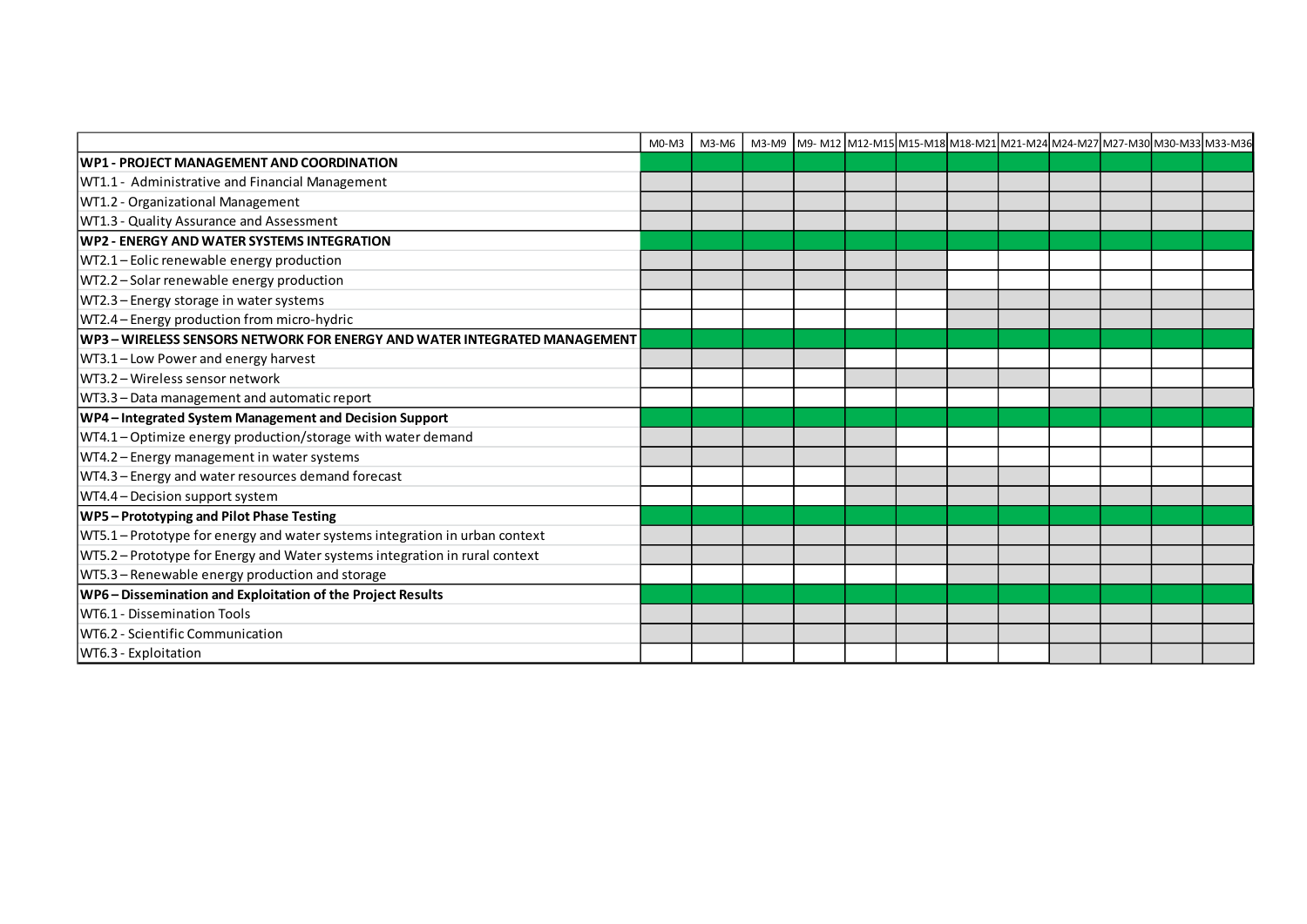

Figure 1 - WT5.1 – Prototype for energy and water systems integration in urban context